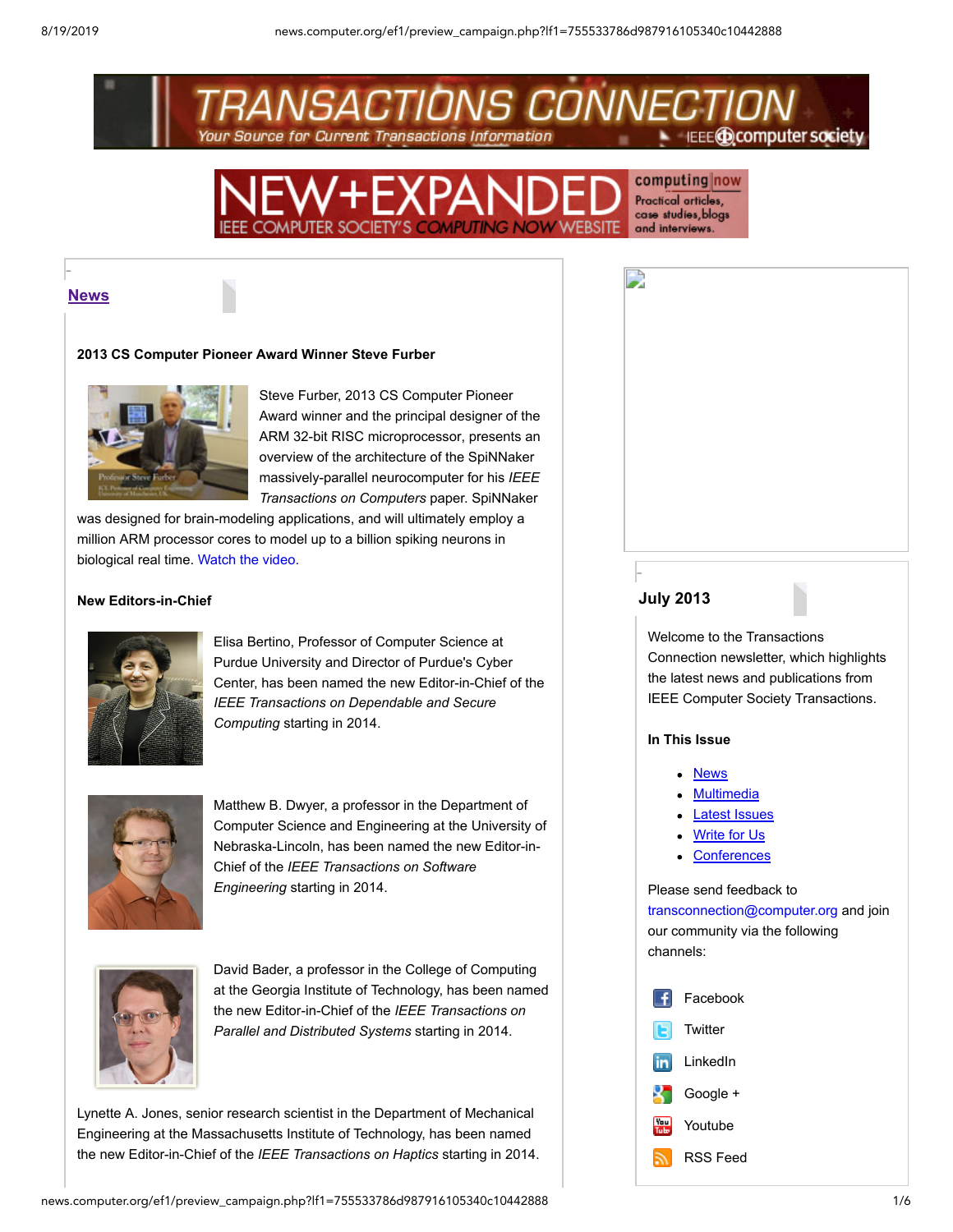



Prasant Mohapatra, the Tim Bucher Family Endowed Chair in the Computer Science Department at the University of California, Davis, has been named the new Editor-in-Chief of

the *IEEE Transactions on Mobile Computing* starting in 2014.

#### **Four Transactions Celebrate Anniversaries**

Happy Anniversary to the I*EEE Transactions on Pattern Analysis and Machine Intelligence* which is in its 35th year, the *IEEE Transactions on Knowledge and Data Engineering* which is in its 25th year, and the *IEEE/ACM Transactions on Computational Biology and Bioinformatics* and the *IEEE Transactions on Dependable and Secure Computing* which are both in their 10th year. Congratulations!

#### **Volunteer Spotlight: Ming Lin**



*IEEE Transactions on Visualization & Computer Graphics* Editor-in-Chief Ming Lin discusses her interest and accomplishments in the field of computing. [Read more.](http://www.computer.org/portal/web/publications/Spotlight-Ming-Lin?lf1=755533786d987916105340c10442888)

# **Important Message to** *IEEE Transactions on Haptics* **Subscribers**

We are pleased to announce that *ToH* is introducing OnlinePlus in 2014. Please renew your subscription by 31 Dec. to avoid experiencing a disruption in your access to *ToH*. The renewal period starts in August.

# <span id="page-1-0"></span>**[Multimedia](http://news.computer.org/ef1/preview_campaign.php?lf1=755533786d987916105340c10442888)**

-

Visit our new [media center pages](http://www.computer.org/portal/web/csmediacenter/transactions/multimedia?lf1=755533786d987916105340c10442888), which host all IEEE Computer Society Transactions multimedia submitted by our Editors-in-Chief, volunteers, and authors. This month's featured content is:



# [Analysis of Error Masking and Restoring](http://bit.ly/161Jz7B?lf1=755533786d987916105340c10442888) Properties of Sequential Circuits

Scaling of CMOS technology into nanometric feature sizes has raised concerns for the reliable operation of logic circuits such as in the presence of soft errors. This paper deals with

the analysis of the operation of sequential circuits. [Read the full article.](http://doi.ieeecomputersociety.org/10.1109/TC.2012.147?lf1=755533786d987916105340c10442888)

[A word from the Guest Editors Alberto Nannarelli, Peter-Michael Seidel, and](http://www.computer.org/portal/web/tc/multimedia?lf1=755533786d987916105340c10442888) Ping Tak Peter Tang seeking original manuscripts for the *IEEE Transactions on Computers'* Special Section on Computer Arithmetic. Submission deadline: 15 September 2013.

# **[Join IEEE CS Now at 50%](http://www.computer.org/portal/web/membership/join?lf1=755533786d987916105340c10442888)**

Stay ahead of the technology curve with easy access to the most up-to-date and advanced information in the computing world.

### **[Make the Connection](http://www.computer.org/jobs?lf1=755533786d987916105340c10442888)**

The IEEE Computer Society Jobs features new product offerings for employers hiring computing professionals. And for job seekers, computing professionals and software developers will continue to find job listings from leading high-tech firms for advancing their careers and landing the best jobs available.

# **[Have Ideas for New Products or](http://docs.google.com/a/computer.org/spreadsheet/viewform?fromEmail=true&formkey=dHUtNHNKeWRoVWNpOEg2YmRhMFdvQ0E6MQ&lf1=755533786d987916105340c10442888) Services?**

The Computer Society would like to hear your thoughts for new communities, conferences, training programs, services and other great ideas. Submit them **[here](http://docs.google.com/a/computer.org/spreadsheet/viewform?fromEmail=true&formkey=dHUtNHNKeWRoVWNpOEg2YmRhMFdvQ0E6MQ&lf1=755533786d987916105340c10442888)** and help us define what comes next.

# **Keep up to Date on What's New with [IEEE Computer Society Transactions](http://www.computer.org/portal/web/publications/transactions/whats-new?lf1=755533786d987916105340c10442888)**

Visit the What's New in Transactions webpage to see an overview of what's happening in the world of Transactions. It's ever changing like the research areas our journals cover, so make sure to come back frequently

# **[Learning Resources from IEEE](http://www.computer.org/portal/web/trainingpartners?lf1=755533786d987916105340c10442888) Computer Society**

You can train your technical staff for \$20 per year! How? By partnering with IEEE Computer Society in the TechLeader Training Partner Program, we customize training to your company using the highest quality self-paced training materials in the world. Contact us today for a 30-day free trial at [trainingpartners@computer.org](mailto:trainingpartners@computer.org) or

news.computer.org/ef1/preview\_campaign.php?lf1=755533786d987916105340c10442888 2/6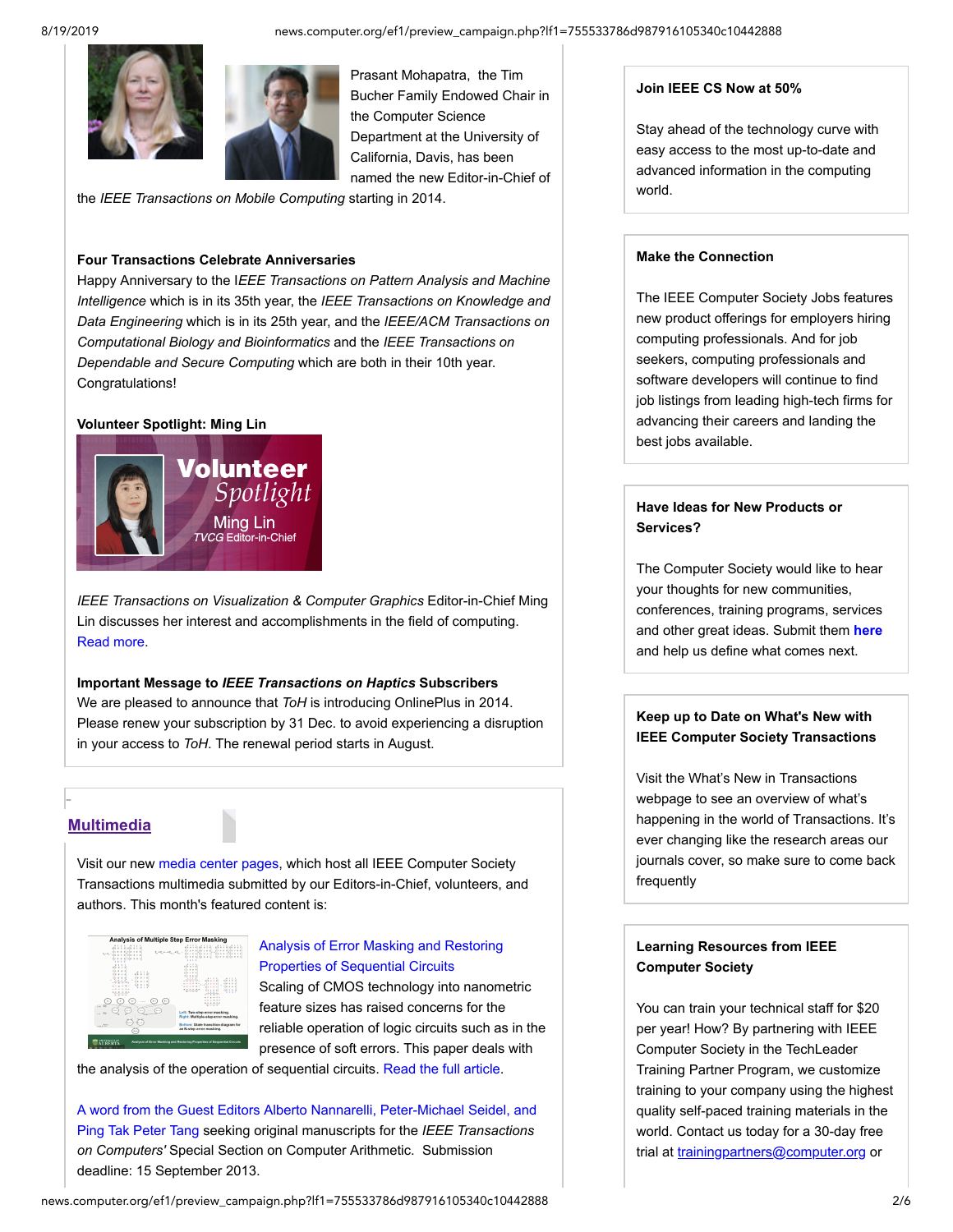#### 8/19/2019 news.computer.org/ef1/preview\_campaign.php?lf1=755533786d987916105340c10442888





The *IEEE [Transactions on](http://www.computer.org/portal/web/toh/multimedia?lf1=755533786d987916105340c10442888) Haptics*' April-June 2013 podcast (NEW), produced by William

Provancher, provides a brief overview of the 10 articles in this issue.

#### <span id="page-2-0"></span>**[Latest Issues](http://news.computer.org/ef1/preview_campaign.php?lf1=755533786d987916105340c10442888)**

-

#### [IEEE Transactions on Affective Computing](http://www.computer.org/portal/web/tac?lf1=755533786d987916105340c10442888)

#### Vol. 4, No. 2, [April-June](http://www.computer.org/csdl/trans/ta/2013/02/index.html?lf1=755533786d987916105340c10442888) [2013](http://www.computer.org/csdl/trans/ta/2013/01/index.html?lf1=755533786d987916105340c10442888)

#### **Detecting Depression Severity from Vocal Prosody**

By Ying Yang, Catherine Fairbairn, and Jeffrey F. Cohn "To investigate the relation between vocal prosody and change in depression severity over time, 57 participants from a clinical trial for treatment of depression were evaluated." [Read the full article.](http://www.computer.org/portal/web/tac?lf1=755533786d987916105340c10442888)

# [IEEE/ACM Transactions on Computational Biology and Bioinformatics](http://www.computer.org/portal/web/tcbb?lf1=755533786d987916105340c10442888)  Vol. 10, No. 1, [January/February 2013](http://www.computer.org/csdl/trans/tb/2013/01/index.html?lf1=755533786d987916105340c10442888)

#### **SuperQ: Computing Supernetworks from Quartets**

By Stefan Grünewald, Andreas Spillner, Sarah Bastkowski, Anja Bögershausen, and Vincent Moulton

"Supertrees are a commonly used tool in phylogenetics to summarize collections of partial phylogenetic trees." [Read the full article.](http://www.computer.org/portal/web/tcbb?lf1=755533786d987916105340c10442888)

# [IEEE Transactions on Computers](http://www.computer.org/portal/web/tc?lf1=755533786d987916105340c10442888)

#### Vol. 62, No. 8, [August 2013](http://www.computer.org/csdl/trans/tc/2013/08/index.html?lf1=755533786d987916105340c10442888)\*

# **A New Second-Order Side Channel Attack Based on Linear Regression** By Guillaume Dabosville and Emmanuel Prouff

"Since the preliminary works of Kocher et al. in the nineties, studying and enforcing the resistance of cryptographic implementations against side channel analysis (SCA) is became a dynamic and prolific area of embedded security." [Read the full article](http://www.computer.org/portal/web/tc?lf1=755533786d987916105340c10442888).

\*Enjoy the Special Section on Adaptive Hardware and Systems.

# [IEEE Transactions on Dependable and Secure Computing](http://www.computer.org/portal/web/tdsc?lf1=755533786d987916105340c10442888) Vol. 10, No. 4, [July/August 2013\\*](http://www.computer.org/csdl/trans/tq/2013/04/index.html?lf1=755533786d987916105340c10442888)

### **Security and Privacy-Enhancing Multicloud Architectures**

By Jens-Matthias Bohli, Nils Gruschka, Meiko Jensen, Luigi Lo Iacono, and Ninja Marnau

"Security challenges are still among the biggest obstacles when considering the adoption of cloud services. This triggered a lot of research activities, resulting in a quantity of proposals targeting the various cloud security threats." [Read the full article](http://www.computer.org/portal/web/tdsc?lf1=755533786d987916105340c10442888).

\*Enjoy the Special Section on Cloud Computing Assessment: Metrics,

855.727.3632!

# **[The IEEE Computer Society Digital](http://www.computer.org/portal/web/csdl?lf1=755533786d987916105340c10442888) Library is Your Expert Resource**

Do research for papers, conferences, and presentations. Master new technologies. Prepare lectures. For more infomation, go to [http://www.computer.org/portal/web/csdl](http://www.computer.org/portal/web/csdl?lf1=755533786d987916105340c10442888)

# **[Register for a Conference in Your](http://www.computer.org/portal/web/conferences/home?lf1=755533786d987916105340c10442888) Specific Technical Area**

[Visit](http://www.computer.org/portal/web/conferences/home?lf1=755533786d987916105340c10442888) the IEEE Computer Society event calendar to find upcoming conferences in your technical field.

# **[New Computer Society Webinars](http://www.computer.org/portal/web/webinars?lf1=755533786d987916105340c10442888) Feature Leading Thinkers**

IEEE Computer Society webinars deliver insights from some of the profession's leading thinkers in keeping with the mission to advance the practice of software engineering and computer science. View the [full catalog.](http://www.computer.org/portal/web/webinars?lf1=755533786d987916105340c10442888)

# **ABOUT THE IEEE COMPUTER SOCIETY**

- [Reach customer service](http://www.computer.org/portal/web/guest/contact?lf1=755533786d987916105340c10442888)
- [Find out about current volunteer](http://www.computer.org/portal/web/volunteercenter?lf1=755533786d987916105340c10442888) opportunities
- [Nominate a colleague for an award](http://www.computer.org/portal/web/awards?lf1=755533786d987916105340c10442888)
- [Sign up for other Computer Society](http://bell.computer.org/dl/Newsletter/newsletters.html?lf1=755533786d987916105340c10442888) newsletters
- [Find out about advertising](http://www.computer.org/portal/web/publications/advertising?lf1=755533786d987916105340c10442888) opportunities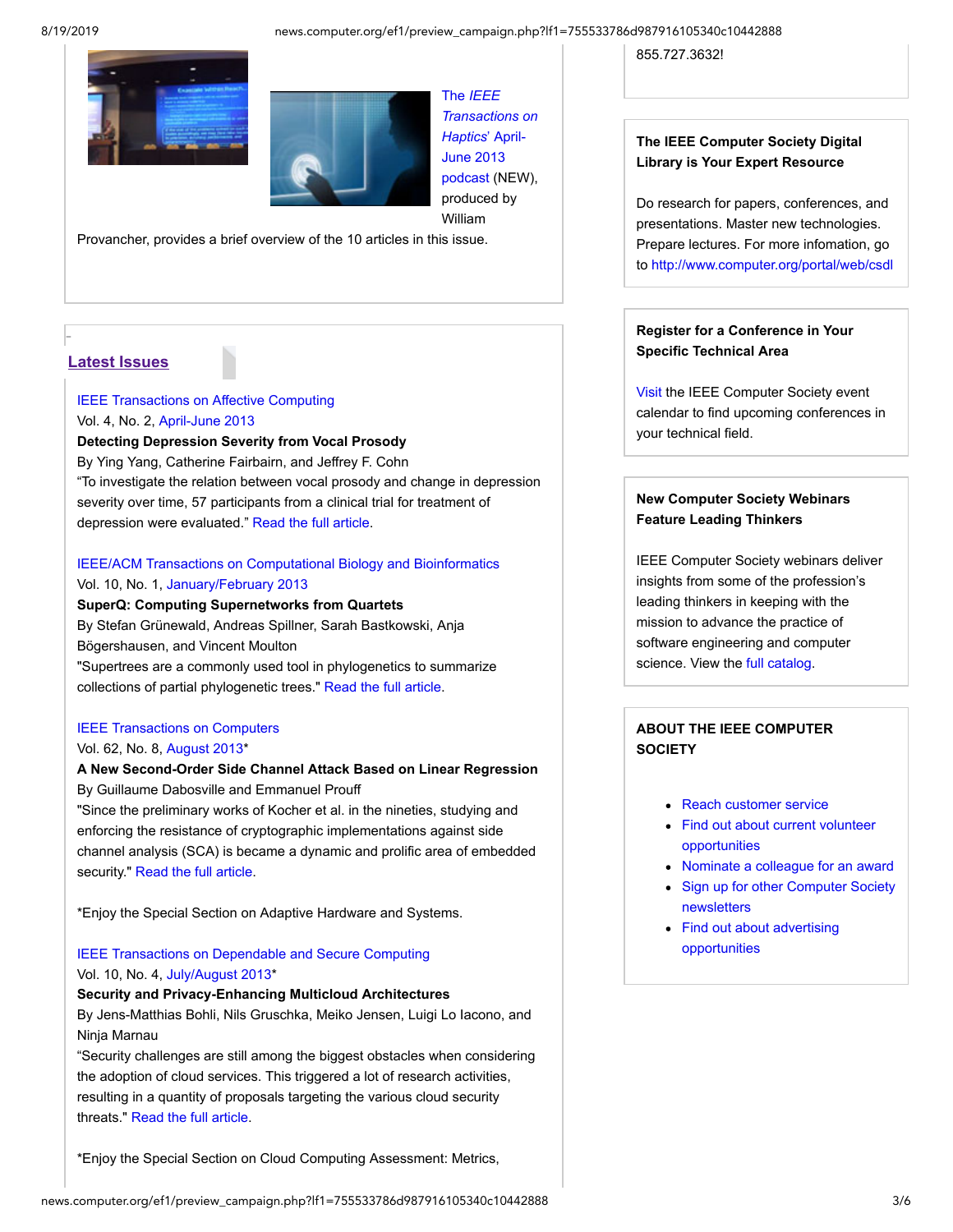Algorithms, Policies, Models, and Evaluation Techniques.

# [IEEE Transactions on Haptics](http://www.computer.org/portal/web/toh?lf1=755533786d987916105340c10442888)

# Vol. 6, No. 2, [April-June 2013\\*](http://www.computer.org/csdl/trans/th/2013/02/index.html?lf1=755533786d987916105340c10442888)

# **A Hand-Centric Classification of Human and Robot Dexterous Manipulation**

By Ian M. Bullock, Raymond R. Ma, and Aaron M. Dollar

"This work contributes to the development of a common framework for the discussion and analysis of dexterous manipulation across the human and robotic domains." [Read the full article](http://www.computer.org/portal/web/toh?lf1=755533786d987916105340c10442888).

\*[Listen](http://www.computer.org/portal/web/toh/multimedia?lf1=755533786d987916105340c10442888) to the new podcast by William Provancher, which provides a brief overview of the articles in this issue.

# [IEEE Transactions on Knowledge & Data Engineering](http://www.computer.org/portal/web/tkde?lf1=755533786d987916105340c10442888)

# Vol. 25, No. 9, [September](http://www.computer.org/csdl/trans/tk/2013/09/index.html?lf1=755533786d987916105340c10442888) [2013](http://www.computer.org/csdl/trans/tk/2013/07/index.html?lf1=755533786d987916105340c10442888)

# **A Survey on Region Extractors from Web Documents**

By Hassan A. Sleiman and Rafael Corchuelo

"Extracting information from web documents has become a research area in which new proposals sprout out year after year." [Read the full article.](http://www.computer.org/portal/web/tkde?lf1=755533786d987916105340c10442888)

# [IEEE Transactions on Learning Technologies](http://www.computer.org/portal/web/tlt?lf1=755533786d987916105340c10442888)

# Vol. 6, No. 2, [April-June 2013](http://www.computer.org/csdl/trans/lt/2013/02/index.html?lf1=755533786d987916105340c10442888)

# **Preparing for Future Learning with a Tangible User Interface: The Case of Neuroscience**

By Bertrand Schneider, Jenelle Wallace, Paulo Blikstein, and Roy Pea "In this paper, we describe the development and evaluation of a microworldbased learning environment for neuroscience." [Read the full article.](http://www.computer.org/portal/web/tlt?lf1=755533786d987916105340c10442888)

# [IEEE Transactions on Mobile Computing](http://www.computer.org/portal/web/tmc?lf1=755533786d987916105340c10442888)

# Vol. 12, No. 9, [September 2013](http://www.computer.org/csdl/trans/tm/2013/09/index.html?lf1=755533786d987916105340c10442888)

# **Bicriteria Optimization in Multihop Wireless Networks: Characterizing the Throughput-Energy Envelope**

By Canming Jiang, Yi Shi, Sastry Kompella, Y. Thomas Hou, and Scott F. Midkiff

"Network throughput and energy consumption are two important performance metrics for a multihop wireless network." [Read the full article](http://www.computer.org/portal/web/tmc?lf1=755533786d987916105340c10442888).

# [IEEE Transactions on Parallel & Distributed Systems](http://www.computer.org/portal/web/tpds?lf1=755533786d987916105340c10442888)

# Vol. 24, No. 8, [August](http://www.computer.org/csdl/trans/td/2013/08/index.html?lf1=755533786d987916105340c10442888) [2013](http://www.computer.org/csdl/trans/td/2013/07/index.html?lf1=755533786d987916105340c10442888)

# **Formal Specification and Runtime Detection of Dynamic Properties in Asynchronous Pervasive Computing Environments**

By Yiling Yang, Yu Huang, Jiannong Cao, Xiaoxing Ma, and Jian Lu "Formal specification and runtime detection of contextual properties is one of the primary approaches to enabling context awareness in pervasive computing environments." [Read the full article](http://www.computer.org/portal/web/tpds?lf1=755533786d987916105340c10442888).

# [IEEE Transactions on Pattern Analysis & Machine Intelligence](http://www.computer.org/portal/web/tpami?lf1=755533786d987916105340c10442888) Vol. 35, No. 9, [September](http://www.computer.org/csdl/trans/tp/2013/09/index.html?lf1=755533786d987916105340c10442888) [2013](http://www.computer.org/csdl/trans/tp/2013/08/index.html?lf1=755533786d987916105340c10442888) **KNN Matting**

By Qifeng Chen, Dingzeyu Li, and Chi-Keung Tang "This paper proposes to apply the nonlocal principle to general alpha matting for the simultaneous extraction of multiple image layers; each layer may have disjoint as well as coherent segments typical of foreground mattes in natural image matting." [Read the full article.](http://www.computer.org/portal/web/tpami?lf1=755533786d987916105340c10442888)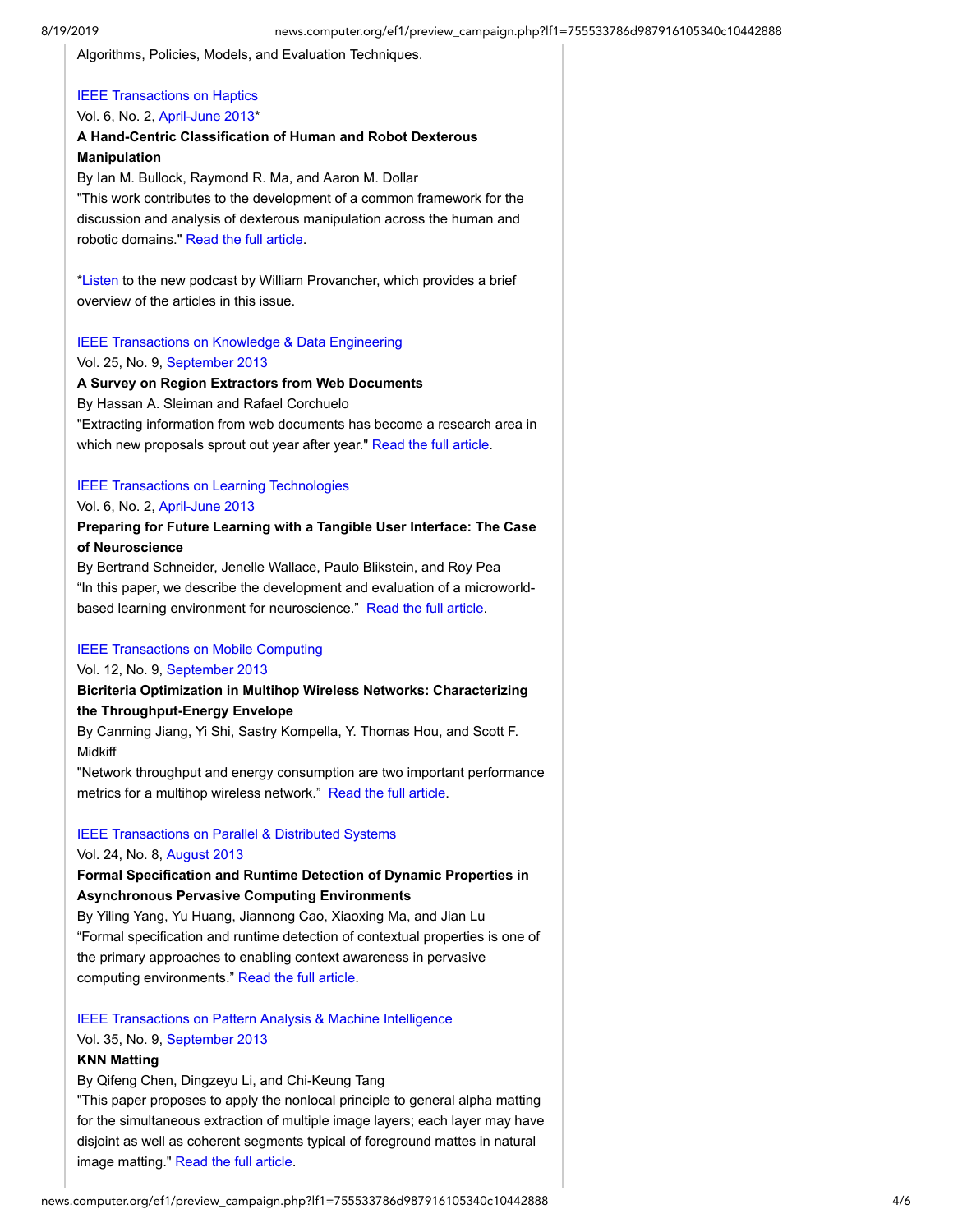| <b>IEEE Transactions on Services Computing</b><br>Vol. 6, No. 2, April-June 2013*                             |
|---------------------------------------------------------------------------------------------------------------|
| <b>Cost-Based Optimization of Service Compositions</b>                                                        |
| By Philipp Leitner, Waldemar Hummer, and Schahram Dustdar                                                     |
| "For providers of composite services, preventing cases of SLA violations is                                   |
| crucial." Read the full article.                                                                              |
| *Enjoy the Special Section on Social and Economic Computing                                                   |
| <b>IEEE Transactions on Software Engineering</b>                                                              |
| Vol. 39, No. 6, July 2013                                                                                     |
| <b>EDZL Schedulability Analysis in Real-Time Multicore Scheduling</b>                                         |
| By Jinkyu Lee and Insik Shin<br>"In real-time systems, correctness depends not only on functionality but also |
| on timeliness." Read the full article.                                                                        |
|                                                                                                               |
| <b>IEEE Transactions on Visualization &amp; Computer Graphics</b>                                             |
| Vol. 19, No. 9, September 2013                                                                                |
| <b>Scheduling in Heterogeneous Computing Environments for Proximity</b>                                       |
| Queries                                                                                                       |
| By Duksu Kim, Jinkyu Lee, Junghwan Lee, Insik Shin, John Kim, and Sung-                                       |
| Eui Yoon                                                                                                      |
| "We present a novel, linear programming (LP)-based scheduling algorithm                                       |
| that exploits heterogeneous multicore architectures such as CPUs and GPUs                                     |
| to accelerate a wide variety of proximity queries." Read the full article.                                    |
| <b>Computer Architecture Letters</b>                                                                          |
| Vol. 12, No. 1, January-June 2013                                                                             |
| The Netflix Challenge: Datacenter Edition                                                                     |
| By Christina Delimitrou and Christos Kozyrakis                                                                |
| "The hundreds of thousands of servers in modern warehouse-scale systems                                       |
| make performance and efficiency optimizations pressing design                                                 |
| challenges." Read the full article.                                                                           |
|                                                                                                               |
|                                                                                                               |
| <b>Write for Us</b>                                                                                           |
| Submissions are being accepted for the following special issues:                                              |
|                                                                                                               |
| IEEE Transactions on Affective Computing's Special Issue on                                                   |
| Technologies for Affect and Wellbeing - Submission deadline                                                   |
| extended: 1 August 2013                                                                                       |
| • IEEE Transactions on Cloud Computing's Special Issue on Utility and                                         |
| Cloud Computing Science and Technology - Submission deadline: 15                                              |

- <span id="page-4-0"></span>September 2013 *IEEE Transactions on Computers'* Special Issue on Computer [Arithmetic - Submission deadline: 15 September 2013](http://www.computer.org/cms/Computer.org/transactions/cfps/cfp_tcsi_arith.pdf?lf1=755533786d987916105340c10442888)
- *IEEE Transactions on Emerging Topics in Computing*'s Special Issue [on Big Data - Submission deadline: 15 October 2013 --- View more](http://www.computer.org/cms/Computer.org/transactions/cfps/cfp_tetcsi_bd2.pdf?lf1=755533786d987916105340c10442888) *IEEE Transactions on Emerging Topics in Computing* Calls-for-Papers.
- *IEEE Internet of Things Journal*, a new peer-reviewed journal that will publish the latest findings and review articles on the various aspects of IoT, seeks submissions for its **[inaugural issue](http://iot-journal.weebly.com/uploads/1/8/8/0/18809834/ieee_iot-j_call_for_papers_final.pdf?lf1=755533786d987916105340c10442888)** to be published in 2014 - Submission deadline: 31 October 2013